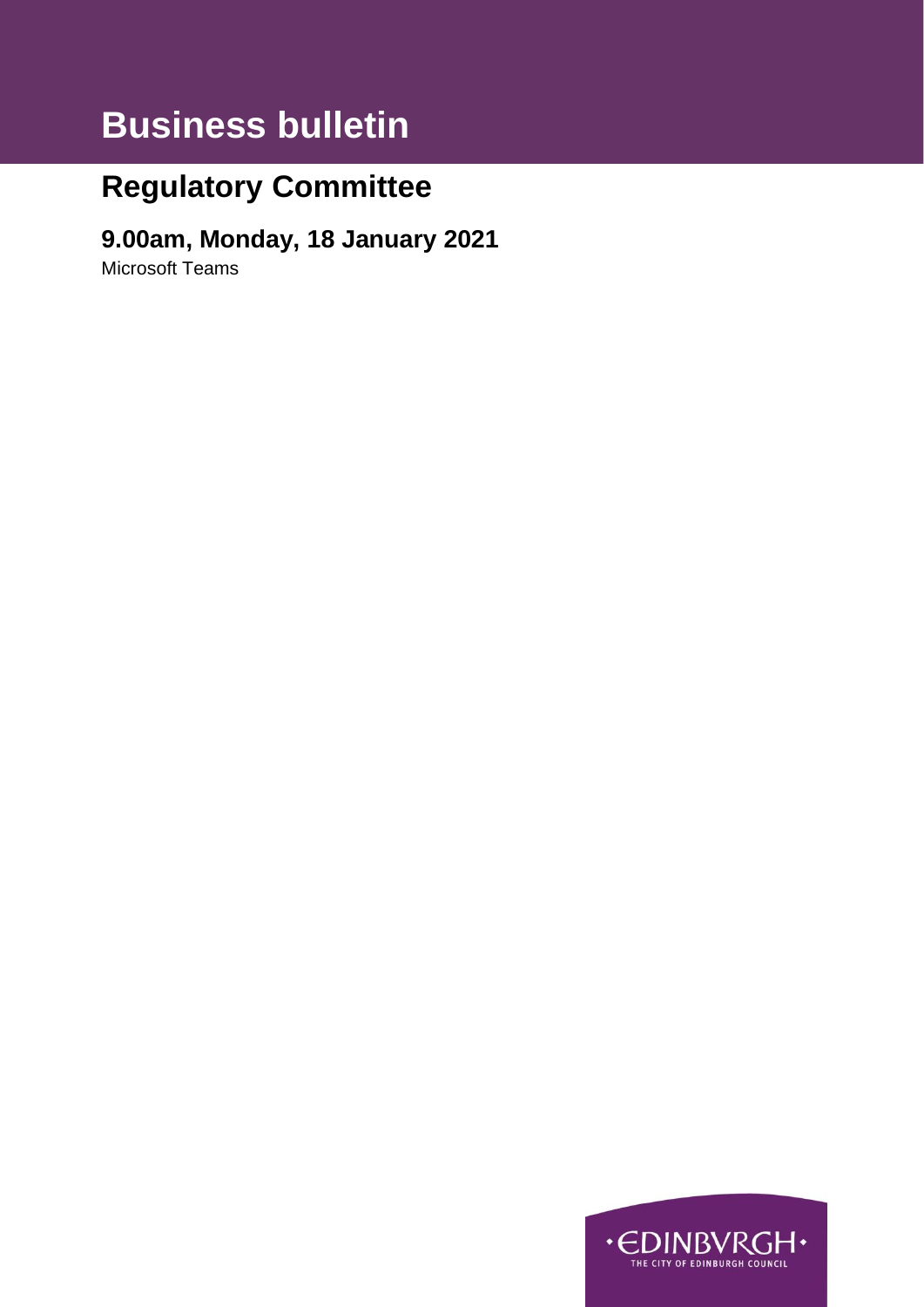# **Regulatory Committee**

| <b>Councillor Catherine Fullerton</b><br><b>Councillor Scott Arthur</b><br>Rachel Gentleman,<br><b>Councillor Susan Rae</b><br><b>Committee Services</b><br><b>Councillor Cameron Rose</b><br>0131 529 4107<br><b>Councillor Donald Wilson</b><br><b>Councillor Max Mitchell</b><br><b>Andrew Mitchell</b><br><b>Councillor Neil Ross</b><br><b>Regulatory Services</b><br><b>Councillor Joanna Mowat</b><br>Manager<br>0131 469 5822<br>Vice-Convenor<br><b>Councillor Denis Dixon</b> |
|-----------------------------------------------------------------------------------------------------------------------------------------------------------------------------------------------------------------------------------------------------------------------------------------------------------------------------------------------------------------------------------------------------------------------------------------------------------------------------------------|
|                                                                                                                                                                                                                                                                                                                                                                                                                                                                                         |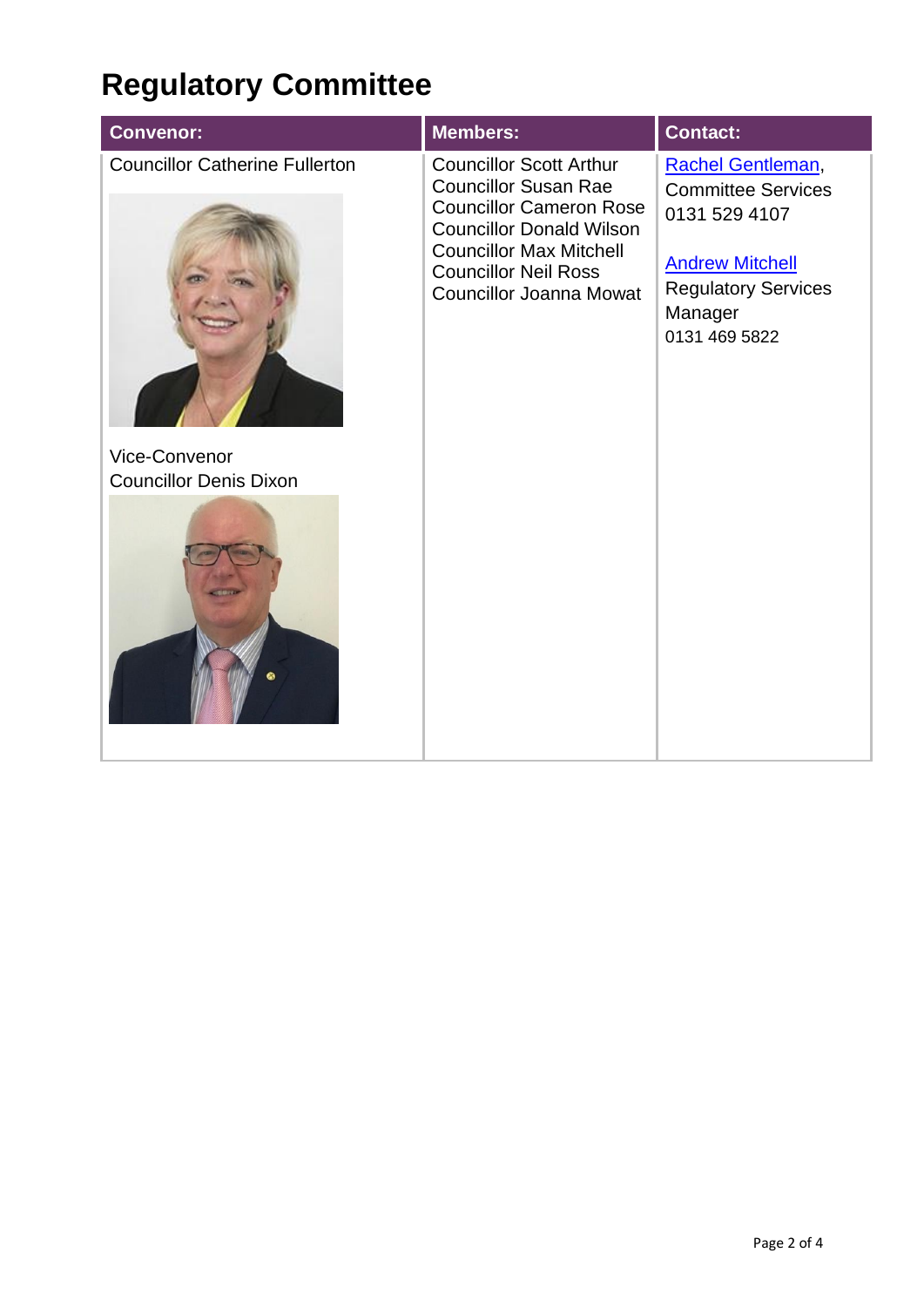### **Short Term Lets**

On 10 December 2020 the Scottish Government published a consultation analysis report detailing its response to comments received from a public consultation on the definition of short term lets, as well as proposals for a licensing scheme and planning control area.

The legislative process has now commenced in the Scottish Parliament, with powers expected to come into force by Spring 2021, subject to parliamentary approval.

The Local Government Committee of the Parliament is currently scrutinising the draft legislation.

The licensing scheme will include a mandatory safety requirement that will cover every type of short term let. Local authorities will also have discretion to add further conditions to address local concerns and will be able to designate control areas to ensure that planning permission will be required for the change of use of whole properties to short term lets.

The full report can be viewed [here.](https://www.gov.scot/publications/short-term-lets-licensing-scheme-planning-control-areas-consultation-analysis/)

## **Recent News Background**

The Council has previously expressed strong concern about the impact of certain aspects of the short term letting industry on the city. The Council has previously agreed a position calling for additional regulation of the sector, through the introduction of a licensing system. The Scottish Government would be required to take action to introduce legislation to achieve the objective of additional regulation.

### **Taxi training**

The first Driver Skills Development Program: Foundation Course ran from 14 – 18 December 2020 with the final assessment on 21 December 2020.

Eight participants included a mix of prospective taxi and PHC drivers. The seven participants who completed the full course all passed the final assessments.

All training and the final assessment were delivered online, which worked well. Feedback has been very positive, with participants commenting that it was a good entry level course which covered an interesting range of topics. It is planned that courses will run regularly through 2021.

Taxi and PHC Training was due to start in Spring 2020, but this was not possible due to lockdown and the requirement to physically distance.

Given the constraints created by the current situation, the need for an online solution and, in recognition that training for new taxi and PHC drivers should be a priority, the Regulatory Committee approved the introduction of a 'Foundation' training course.

The training is aimed solely at new taxi and PHC drivers and provides an interim solution to replace the Edinburgh College Course. It covers all the core